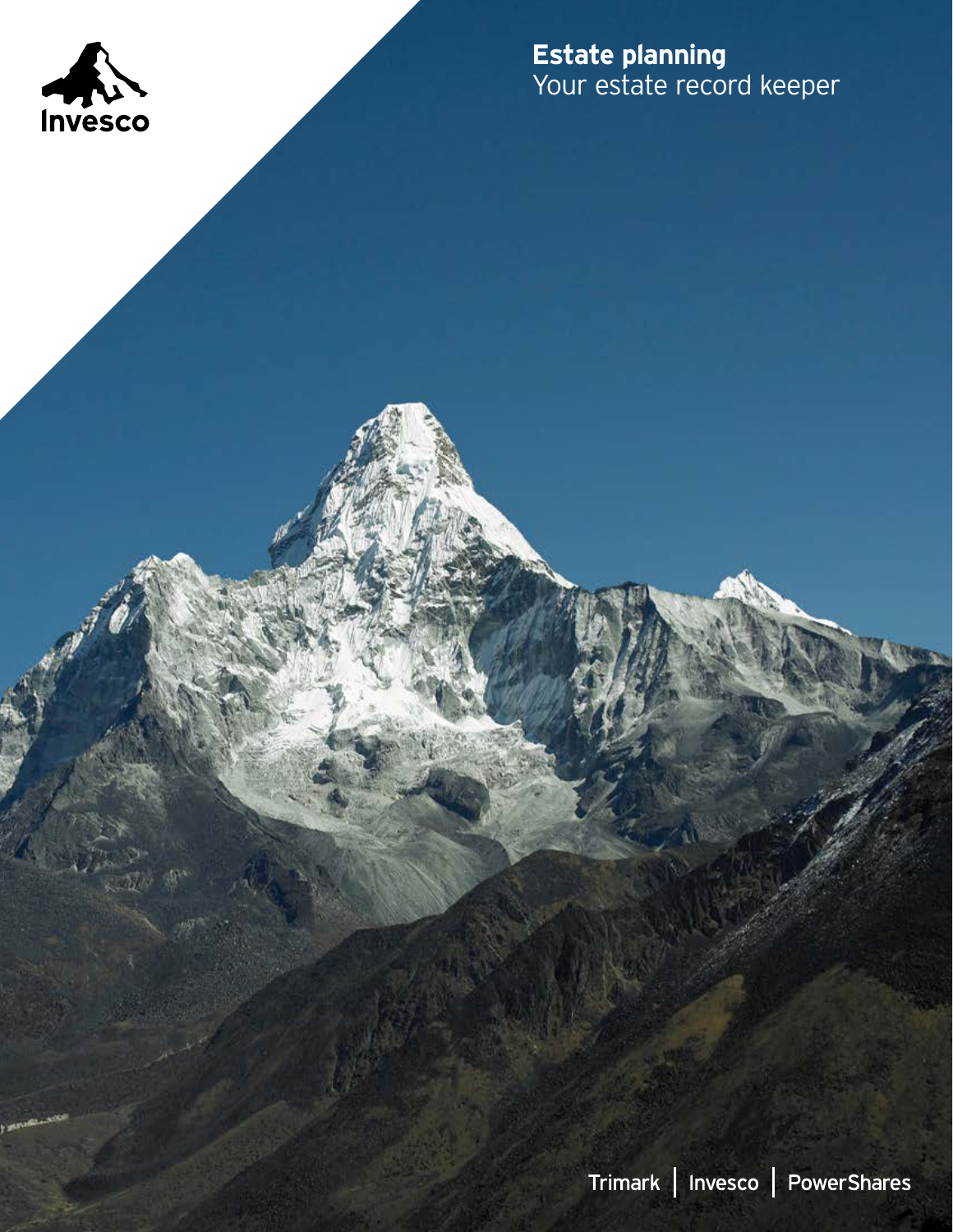# **Table of contents**

| 01<br>01<br>$01 - 02$<br>02      | <b>Personal information</b><br>Your information<br>Your spouse/partner's information<br>Your children's information<br>Other beneficiaries of your Will                     |
|----------------------------------|-----------------------------------------------------------------------------------------------------------------------------------------------------------------------------|
| 02<br>03<br>$03 - 04$            | <b>Personal advisors</b><br>Your powers of attorney<br>Your spouse/partner's powers of attorney<br>Your professional advisors                                               |
| 04<br>04<br>05<br>05<br>05<br>05 | Important documents/items<br>Your Will<br>Your spouse/partner's Will<br>Funeral arrangement<br>Cemetery plot<br>Safety deposit box<br>Location of other important documents |
| 06<br>07                         | <b>Accounts</b><br>Household accounts<br>Bank account information                                                                                                           |
| 08-09<br>09<br>09<br>09          | <b>Financial assets</b><br>Investment account information<br>Other investments<br>Pension plans<br>Annuities                                                                |
| 10<br>10<br>11                   | Other assets<br>Valuable personal assets<br>Real estate<br><b>Business interest</b>                                                                                         |
| 11<br>12<br>12-13                | <b>Insurance</b><br>Life insurance (term/whole life/universal)<br>Disability/critical illness/long-term care insurance<br>Other insurance                                   |
| 13<br>13                         | Liabilities<br>Loan and credit line information<br>Credit cards                                                                                                             |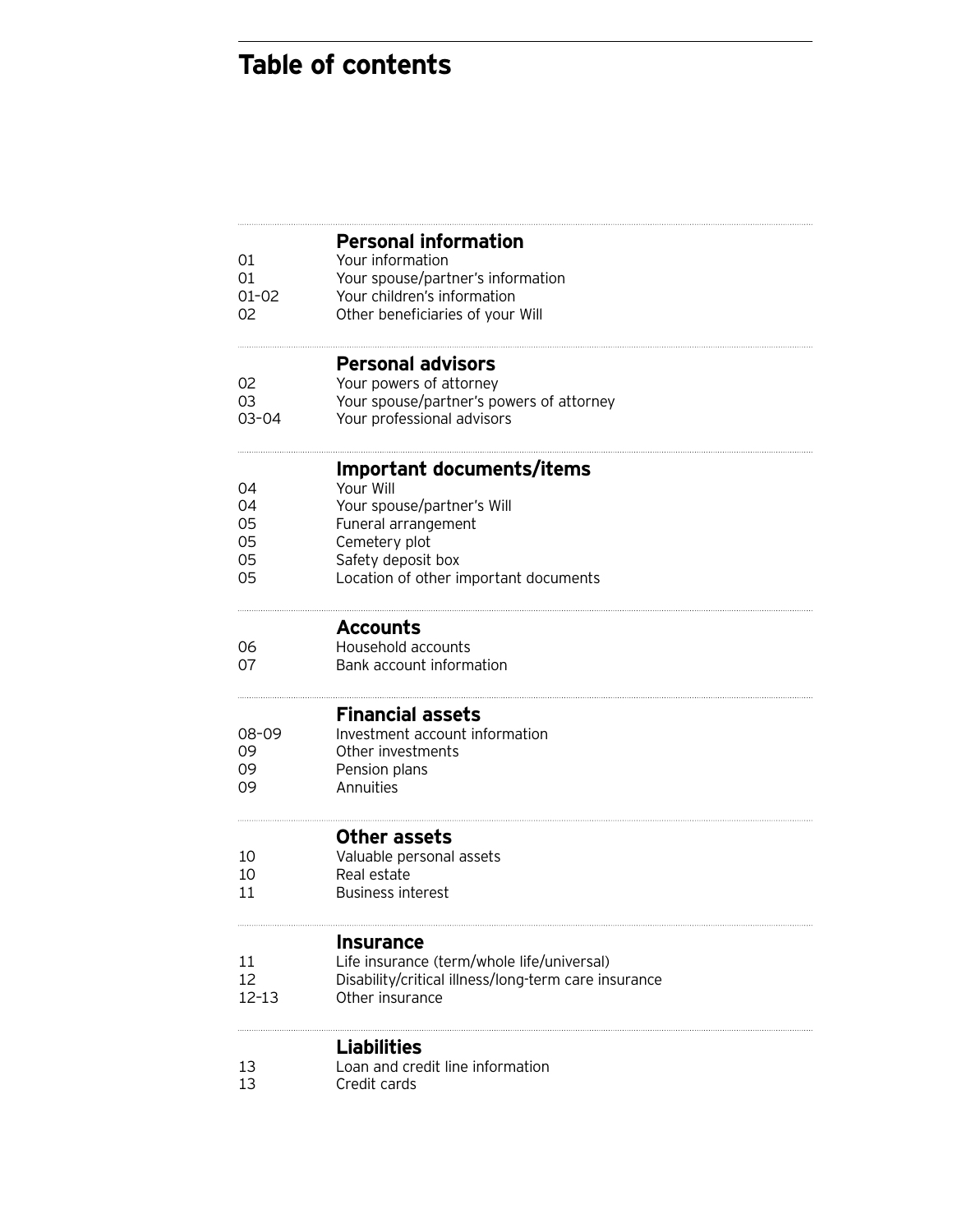Your estate record keeper by Invesco is a comprehensive tool that lets you store financial and personal information in one place. Try not to be put off by its length – taking the time to thoroughly complete this record keeper benefits you in several key ways, including:

- **Peace of mind knowing that your designated estate executor has the details** necessary to manage your financial affairs on your behalf
- $\blacksquare$  The first step in developing two key personal plans  $\vdash$  your estate plan and your financial plan
- A record of your personal and financial information in one handy place for future reference

Don't forget to let your executor know where you plan on storing your estate record keeper – that way it can easily be located by others if needed. To simplify your estate-planning decisions, ask your advisor about Invesco's brochure *Estate planning: 10 Simple steps*, our *Tax & Estate InfoPages* or visit our website at invesco.ca for more information.

Email Form Save Form **Print Form Reset Form** 

#### Date prepared/updated:

|                 | Personal information |                                                                                                                                        |  |  |
|-----------------|----------------------|----------------------------------------------------------------------------------------------------------------------------------------|--|--|
|                 |                      |                                                                                                                                        |  |  |
|                 |                      |                                                                                                                                        |  |  |
|                 |                      |                                                                                                                                        |  |  |
|                 |                      |                                                                                                                                        |  |  |
|                 |                      |                                                                                                                                        |  |  |
|                 |                      |                                                                                                                                        |  |  |
|                 |                      |                                                                                                                                        |  |  |
|                 |                      |                                                                                                                                        |  |  |
|                 |                      |                                                                                                                                        |  |  |
|                 |                      |                                                                                                                                        |  |  |
|                 |                      |                                                                                                                                        |  |  |
| <b>Children</b> |                      |                                                                                                                                        |  |  |
|                 |                      |                                                                                                                                        |  |  |
|                 |                      |                                                                                                                                        |  |  |
|                 |                      |                                                                                                                                        |  |  |
|                 |                      |                                                                                                                                        |  |  |
|                 |                      |                                                                                                                                        |  |  |
|                 | (for minor children) | Social Insurance Number: ________________________________Social Insurance Number: ____________________________<br>(for minor children) |  |  |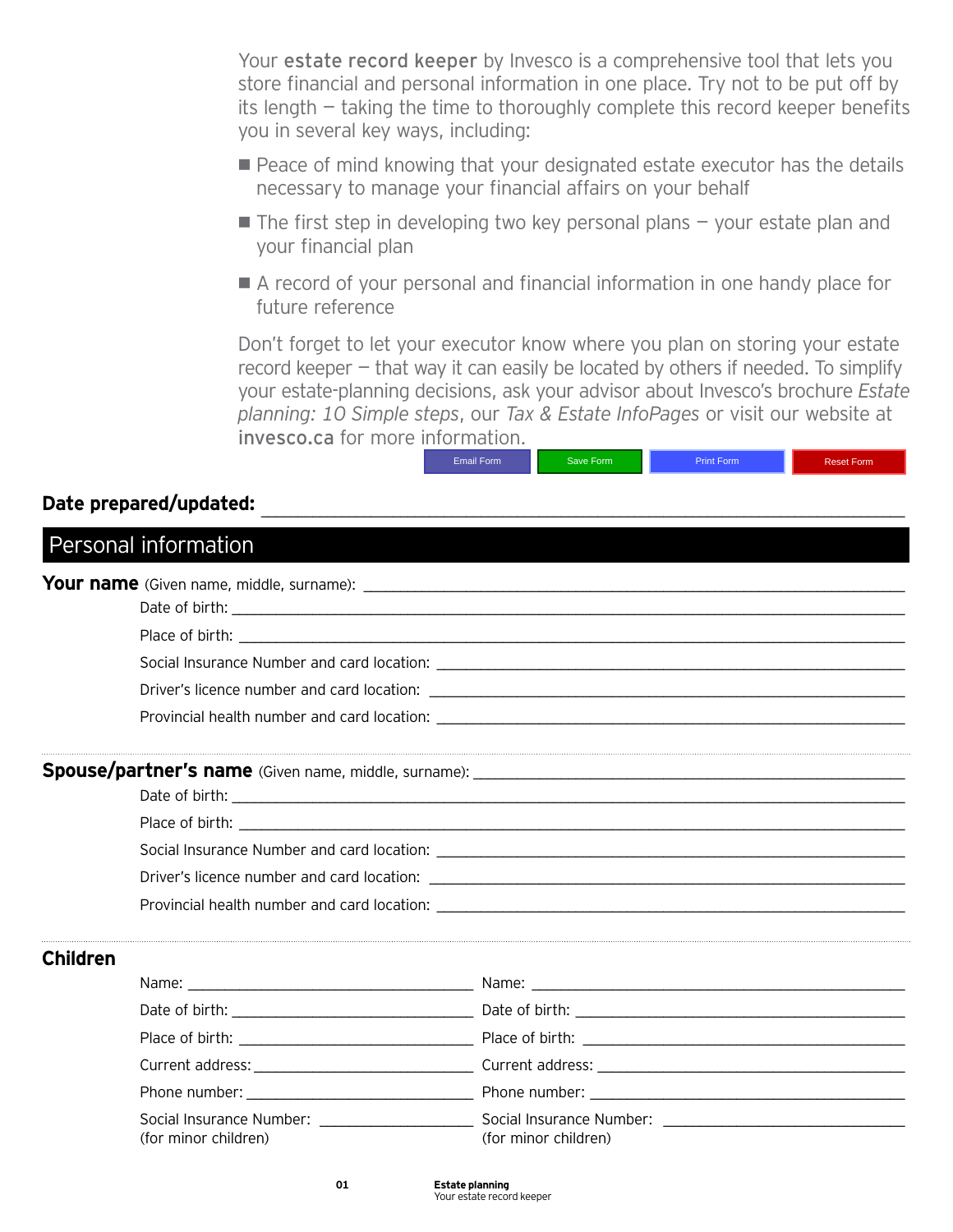| <b>Children</b> (continued)                                                                                                                                                                                                    |                                                                                                                                                                                                                                |
|--------------------------------------------------------------------------------------------------------------------------------------------------------------------------------------------------------------------------------|--------------------------------------------------------------------------------------------------------------------------------------------------------------------------------------------------------------------------------|
|                                                                                                                                                                                                                                |                                                                                                                                                                                                                                |
|                                                                                                                                                                                                                                |                                                                                                                                                                                                                                |
|                                                                                                                                                                                                                                |                                                                                                                                                                                                                                |
|                                                                                                                                                                                                                                | Current address: Current address: Current address:                                                                                                                                                                             |
| Phone number: and the state of the state of the state of the state of the state of the state of the state of the state of the state of the state of the state of the state of the state of the state of the state of the state | Phone number: and the state of the state of the state of the state of the state of the state of the state of the state of the state of the state of the state of the state of the state of the state of the state of the state |
|                                                                                                                                                                                                                                | Social Insurance Number: Social Insurance Number:                                                                                                                                                                              |
| (for minor children)                                                                                                                                                                                                           | (for minor children)                                                                                                                                                                                                           |

### Other beneficiaries of your Will

## Personal advisors

| Your powers of attorney                                                                                                                                                                                                        |
|--------------------------------------------------------------------------------------------------------------------------------------------------------------------------------------------------------------------------------|
| Personal care<br>Property                                                                                                                                                                                                      |
|                                                                                                                                                                                                                                |
|                                                                                                                                                                                                                                |
|                                                                                                                                                                                                                                |
|                                                                                                                                                                                                                                |
| Personal care<br>Property                                                                                                                                                                                                      |
|                                                                                                                                                                                                                                |
|                                                                                                                                                                                                                                |
|                                                                                                                                                                                                                                |
| Phone number: and the state of the state of the state of the state of the state of the state of the state of the state of the state of the state of the state of the state of the state of the state of the state of the state |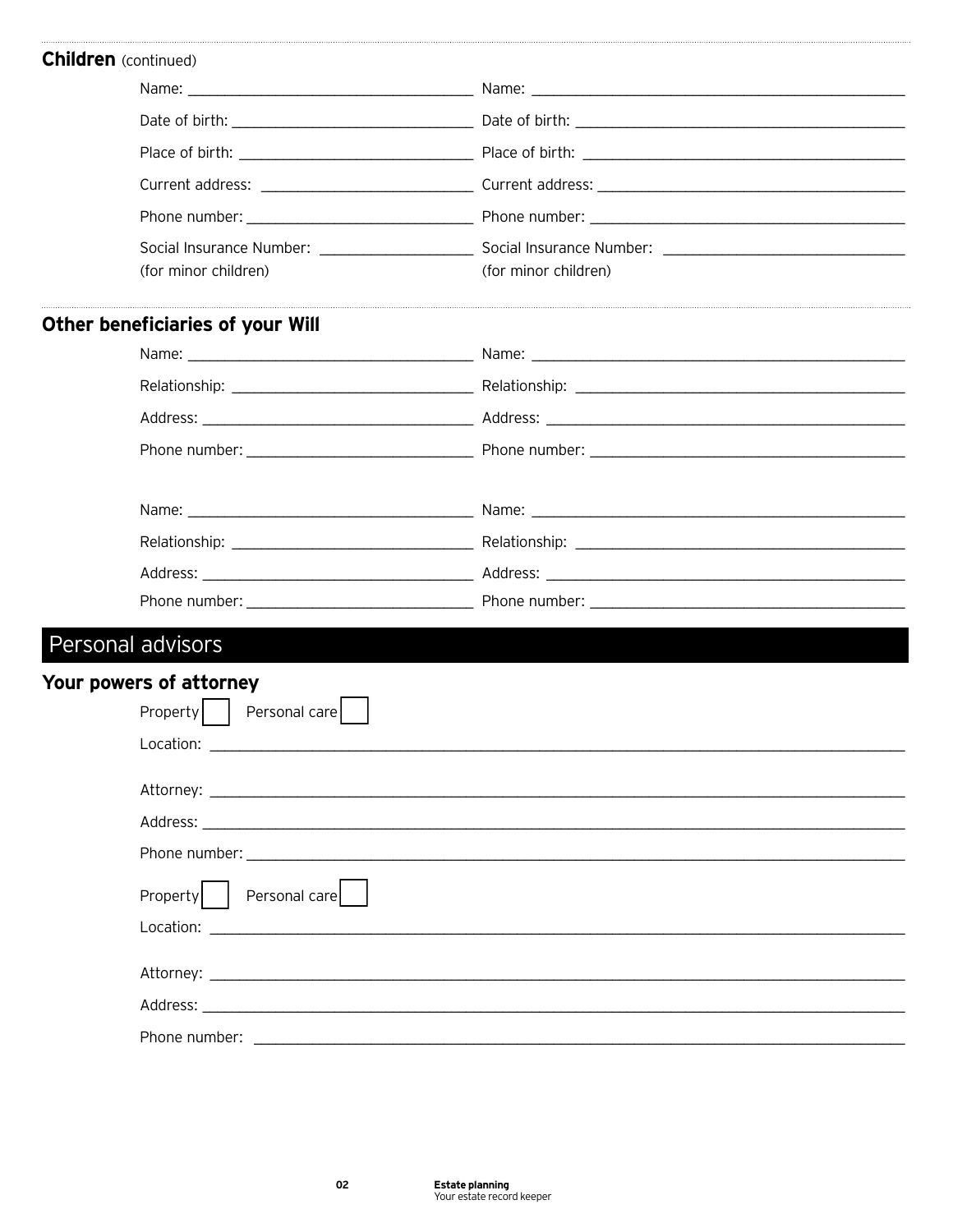|                                          | <b>Email Form</b> | Save Form | <b>Print Form</b> | <b>Reset Form</b> |
|------------------------------------------|-------------------|-----------|-------------------|-------------------|
| Your spouse/partner's powers of attorney |                   |           |                   |                   |
| Property   Personal care                 |                   |           |                   |                   |
|                                          |                   |           |                   |                   |
|                                          |                   |           |                   |                   |
|                                          |                   |           |                   |                   |
|                                          |                   |           |                   |                   |
|                                          |                   |           |                   |                   |
| Property   Personal care                 |                   |           |                   |                   |
|                                          |                   |           |                   |                   |
|                                          |                   |           |                   |                   |
|                                          |                   |           |                   |                   |
|                                          |                   |           |                   |                   |
|                                          |                   |           |                   |                   |
| Your professional advisors               |                   |           |                   |                   |
|                                          |                   |           |                   |                   |
| <b>Doctor</b>                            |                   |           |                   |                   |
|                                          |                   |           |                   |                   |
|                                          |                   |           |                   |                   |
|                                          |                   |           |                   |                   |
|                                          |                   |           |                   |                   |
|                                          |                   |           |                   |                   |
| Lawyer                                   |                   |           |                   |                   |
|                                          |                   |           |                   |                   |
|                                          |                   |           |                   |                   |
|                                          |                   |           |                   |                   |
|                                          |                   |           |                   |                   |
|                                          |                   |           |                   |                   |
|                                          |                   |           |                   |                   |
| Accountant                               |                   |           |                   |                   |
|                                          |                   |           |                   |                   |
|                                          |                   |           |                   |                   |
|                                          |                   |           |                   |                   |
|                                          |                   |           |                   |                   |
|                                          |                   |           |                   |                   |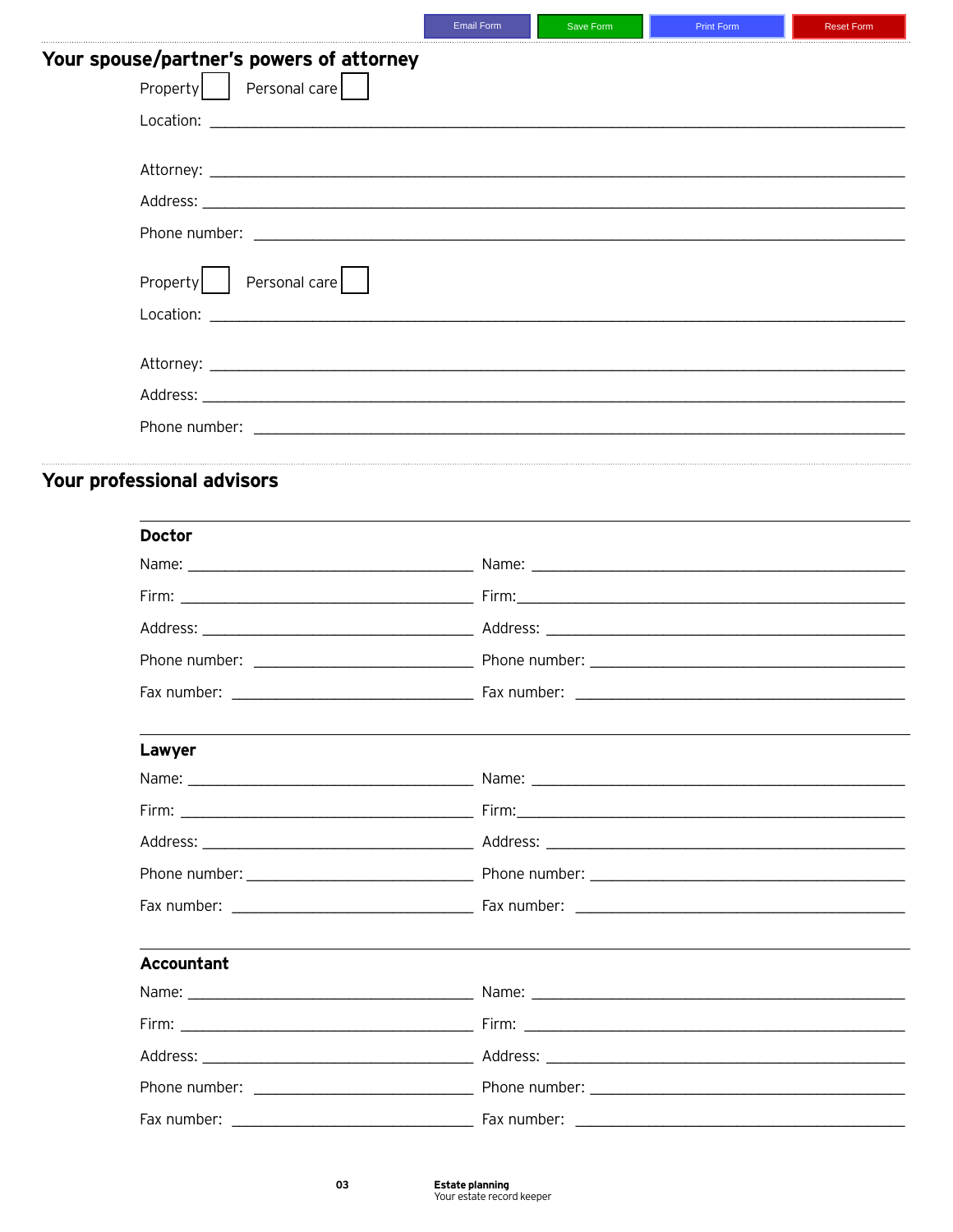### Your professional advisors (continued)

|                  | <b>Financial advisor</b>   |                                                                                                                                                                                                                                |  |
|------------------|----------------------------|--------------------------------------------------------------------------------------------------------------------------------------------------------------------------------------------------------------------------------|--|
|                  |                            |                                                                                                                                                                                                                                |  |
|                  |                            |                                                                                                                                                                                                                                |  |
|                  |                            |                                                                                                                                                                                                                                |  |
|                  |                            |                                                                                                                                                                                                                                |  |
|                  |                            |                                                                                                                                                                                                                                |  |
|                  |                            |                                                                                                                                                                                                                                |  |
|                  | <b>Banking contact</b>     |                                                                                                                                                                                                                                |  |
|                  |                            |                                                                                                                                                                                                                                |  |
|                  |                            |                                                                                                                                                                                                                                |  |
|                  |                            |                                                                                                                                                                                                                                |  |
|                  |                            |                                                                                                                                                                                                                                |  |
|                  |                            |                                                                                                                                                                                                                                |  |
|                  | Important documents/items  |                                                                                                                                                                                                                                |  |
| <b>Your Will</b> |                            |                                                                                                                                                                                                                                |  |
|                  |                            |                                                                                                                                                                                                                                |  |
|                  |                            |                                                                                                                                                                                                                                |  |
|                  |                            |                                                                                                                                                                                                                                |  |
|                  |                            |                                                                                                                                                                                                                                |  |
|                  |                            |                                                                                                                                                                                                                                |  |
|                  |                            |                                                                                                                                                                                                                                |  |
|                  |                            | Address: Address: Address: Address: Address: Address: Address: Address: Address: Address: Address: A                                                                                                                           |  |
|                  |                            |                                                                                                                                                                                                                                |  |
|                  |                            |                                                                                                                                                                                                                                |  |
|                  | Your spouse/partner's Will |                                                                                                                                                                                                                                |  |
|                  |                            |                                                                                                                                                                                                                                |  |
|                  |                            |                                                                                                                                                                                                                                |  |
|                  |                            |                                                                                                                                                                                                                                |  |
|                  |                            | Address: Andreas Address: Address: Address: Address: Address: Address: Address: Address: Address: Address: Address: Address: Address: Address: Address: Address: Address: Address: Address: Address: Address: Address: Address |  |
|                  |                            |                                                                                                                                                                                                                                |  |
|                  |                            |                                                                                                                                                                                                                                |  |
|                  |                            |                                                                                                                                                                                                                                |  |
|                  |                            |                                                                                                                                                                                                                                |  |
|                  |                            |                                                                                                                                                                                                                                |  |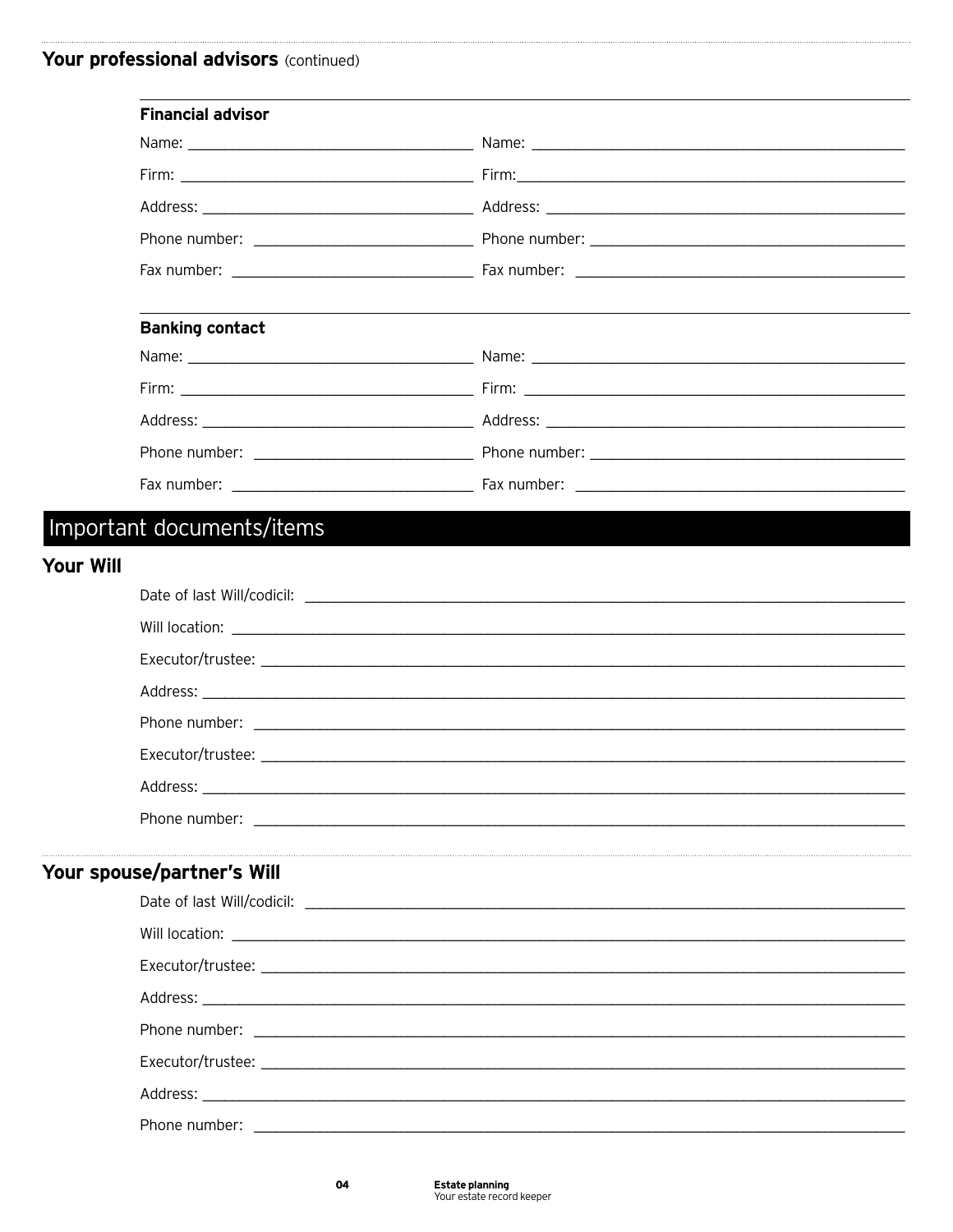| <b>Funeral arrangement</b>            |                                                                                                                |
|---------------------------------------|----------------------------------------------------------------------------------------------------------------|
| Pre-planned funeral: yes   no         |                                                                                                                |
|                                       |                                                                                                                |
|                                       |                                                                                                                |
|                                       |                                                                                                                |
|                                       |                                                                                                                |
|                                       |                                                                                                                |
| <b>Cemetery plot</b>                  |                                                                                                                |
|                                       |                                                                                                                |
|                                       |                                                                                                                |
|                                       |                                                                                                                |
|                                       |                                                                                                                |
|                                       |                                                                                                                |
| Safety deposit box                    |                                                                                                                |
|                                       |                                                                                                                |
|                                       |                                                                                                                |
|                                       |                                                                                                                |
| Location of other important documents |                                                                                                                |
|                                       |                                                                                                                |
|                                       |                                                                                                                |
|                                       |                                                                                                                |
| Marriage certificate:                 |                                                                                                                |
|                                       |                                                                                                                |
|                                       |                                                                                                                |
|                                       |                                                                                                                |
|                                       |                                                                                                                |
|                                       |                                                                                                                |
|                                       |                                                                                                                |
|                                       | Vehicle ownership records: etc. and the context of the context of the context of the context of the context of |
|                                       |                                                                                                                |
|                                       |                                                                                                                |
|                                       |                                                                                                                |
|                                       |                                                                                                                |
|                                       |                                                                                                                |

Email Form

Save Form

Reset Form

.<br>Delet Ester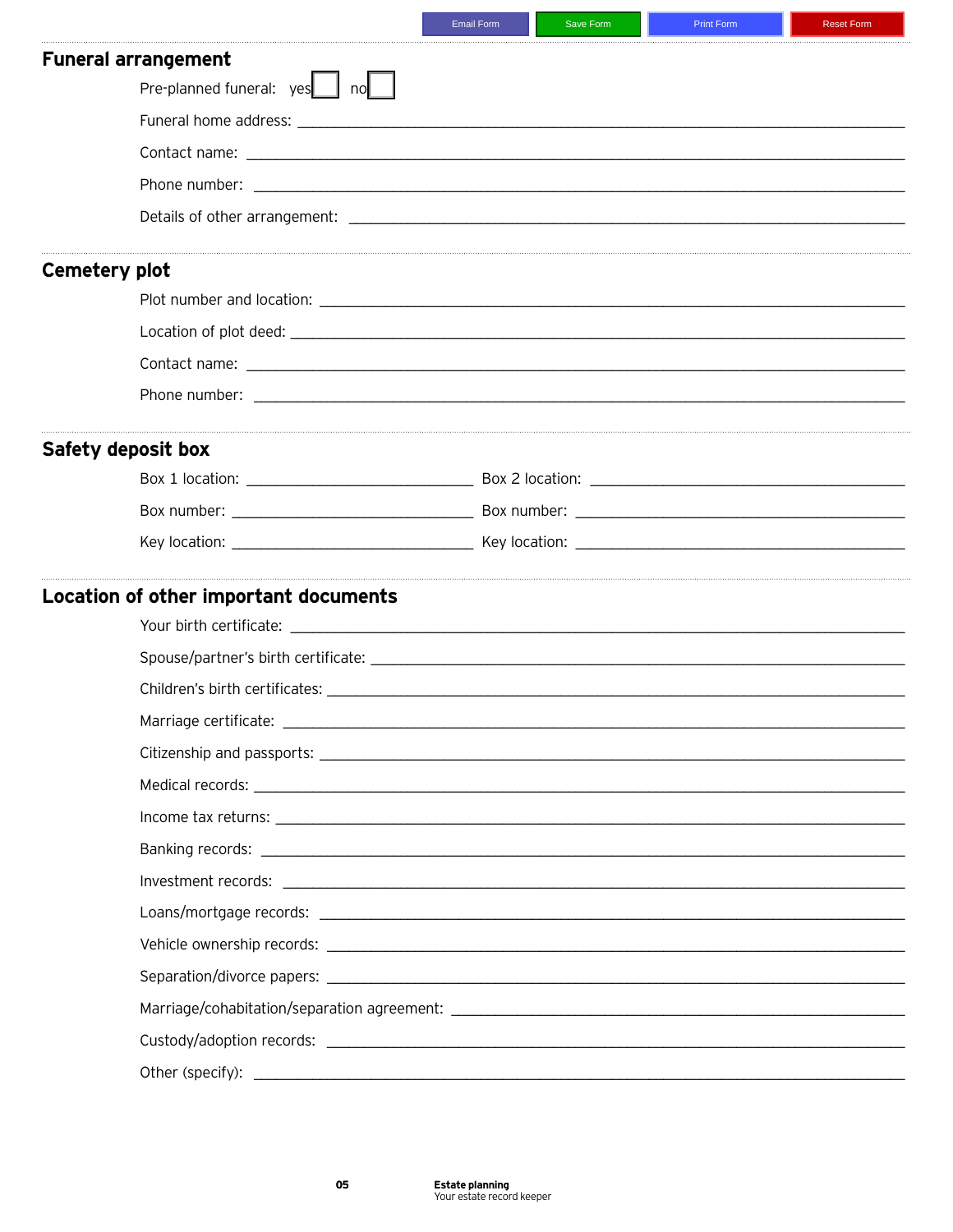| Accounts                           |                 |                          |                            |                |
|------------------------------------|-----------------|--------------------------|----------------------------|----------------|
| Household<br>account               | <b>Provider</b> | <b>Account</b><br>number | <b>Telephone</b><br>number | Key<br>contact |
| Electricity/<br>hydro provider     |                 |                          |                            |                |
| Oil/gas<br>company                 |                 |                          |                            |                |
| Internet service<br>provider       |                 |                          |                            |                |
| Cellular phone<br>service provider |                 |                          |                            |                |
| Lawn care/snow<br>removal provider |                 |                          |                            |                |
| Magazine/<br>newspaper<br>(1)      |                 |                          |                            |                |
| Magazine/<br>newspaper<br>(2)      |                 |                          |                            |                |
| Cable/satellite<br>provider        |                 |                          |                            |                |
| Home telephone                     |                 |                          |                            |                |
| Security<br>monitor provider       |                 |                          |                            |                |
| Club<br>membership                 |                 |                          |                            |                |
| Other                              |                 |                          |                            |                |
| Other                              |                 |                          |                            |                |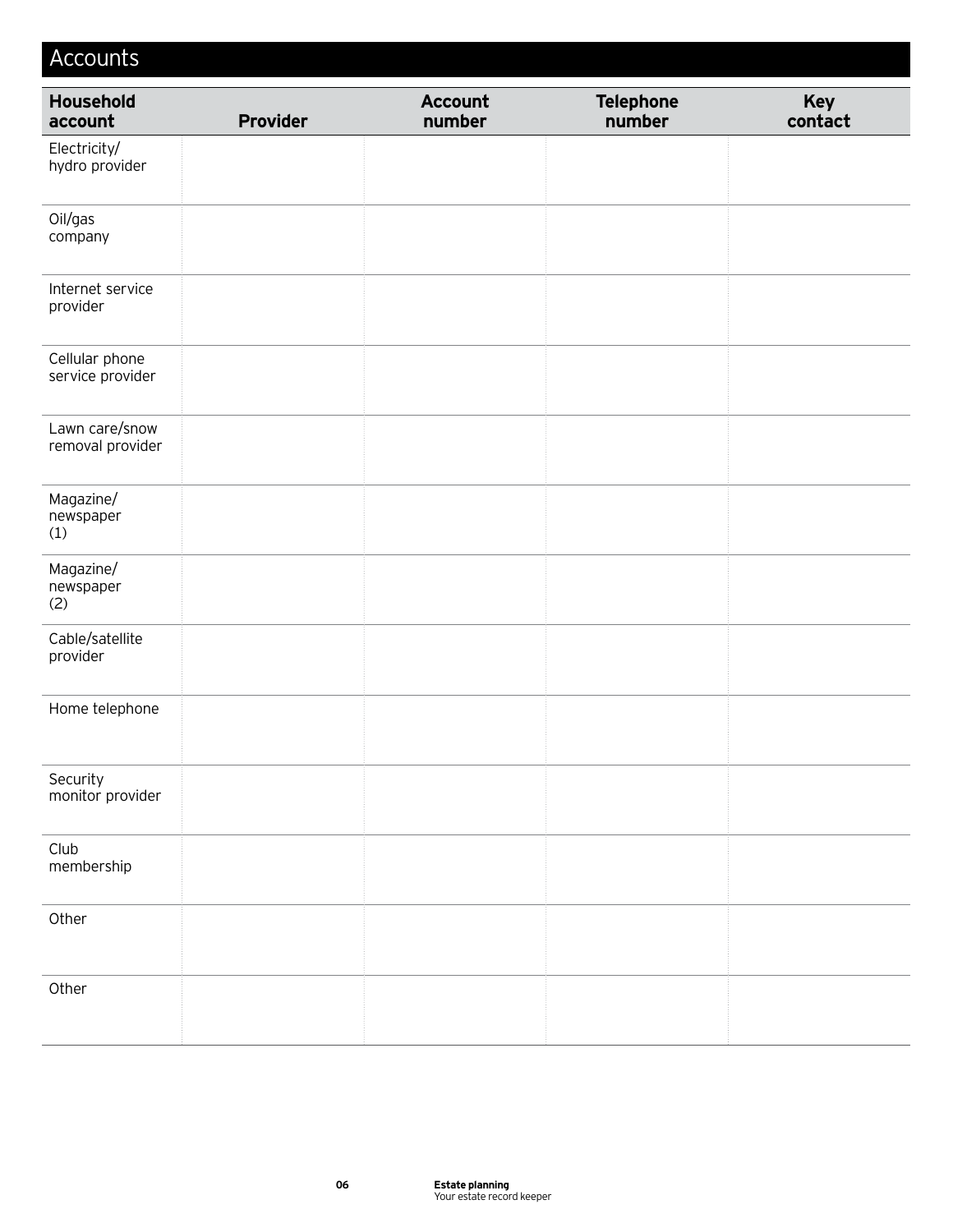|                      |                                 | <b>Email Form</b>                                                                                        | Save Form                                       | Print Form                    | <b>Reset Form</b> |
|----------------------|---------------------------------|----------------------------------------------------------------------------------------------------------|-------------------------------------------------|-------------------------------|-------------------|
| Accounts (continued) |                                 |                                                                                                          |                                                 |                               |                   |
|                      | <b>Bank account information</b> |                                                                                                          |                                                 |                               |                   |
|                      |                                 | (account type includes chequing, savings, deposit and other accounts available at a banking institution) |                                                 |                               |                   |
|                      |                                 |                                                                                                          |                                                 |                               |                   |
|                      |                                 |                                                                                                          |                                                 |                               |                   |
|                      |                                 |                                                                                                          |                                                 |                               |                   |
|                      |                                 |                                                                                                          |                                                 |                               |                   |
|                      | Account number                  | Account type                                                                                             |                                                 | Ownership (individual, joint) |                   |
|                      |                                 |                                                                                                          |                                                 |                               |                   |
|                      |                                 | <u> 1990 - Andrea Andrew Maria (h. 1980).</u><br>1901 - Andrew Maria (h. 1902).                          |                                                 |                               |                   |
|                      |                                 | <u> 1990 - Jan James James Barnett, militar eta idazleari (h. 1905).</u>                                 |                                                 |                               |                   |
|                      |                                 |                                                                                                          |                                                 |                               |                   |
|                      |                                 |                                                                                                          |                                                 |                               |                   |
|                      |                                 |                                                                                                          |                                                 |                               |                   |
|                      | Account number                  | Account type                                                                                             |                                                 | Ownership (individual, joint) |                   |
|                      |                                 |                                                                                                          |                                                 |                               |                   |
|                      |                                 | <u> 1990 - Jan James James Sandarík (f. 1980)</u>                                                        |                                                 |                               |                   |
|                      |                                 |                                                                                                          | the contract of the contract of the contract of |                               |                   |
|                      |                                 |                                                                                                          |                                                 |                               |                   |
|                      |                                 |                                                                                                          |                                                 |                               |                   |
|                      |                                 |                                                                                                          |                                                 |                               |                   |
|                      |                                 |                                                                                                          |                                                 |                               |                   |
|                      | Account number                  | Account type                                                                                             |                                                 | Ownership (individual, joint) |                   |

| Ownership (individual, joint) |
|-------------------------------|
|                               |
|                               |
|                               |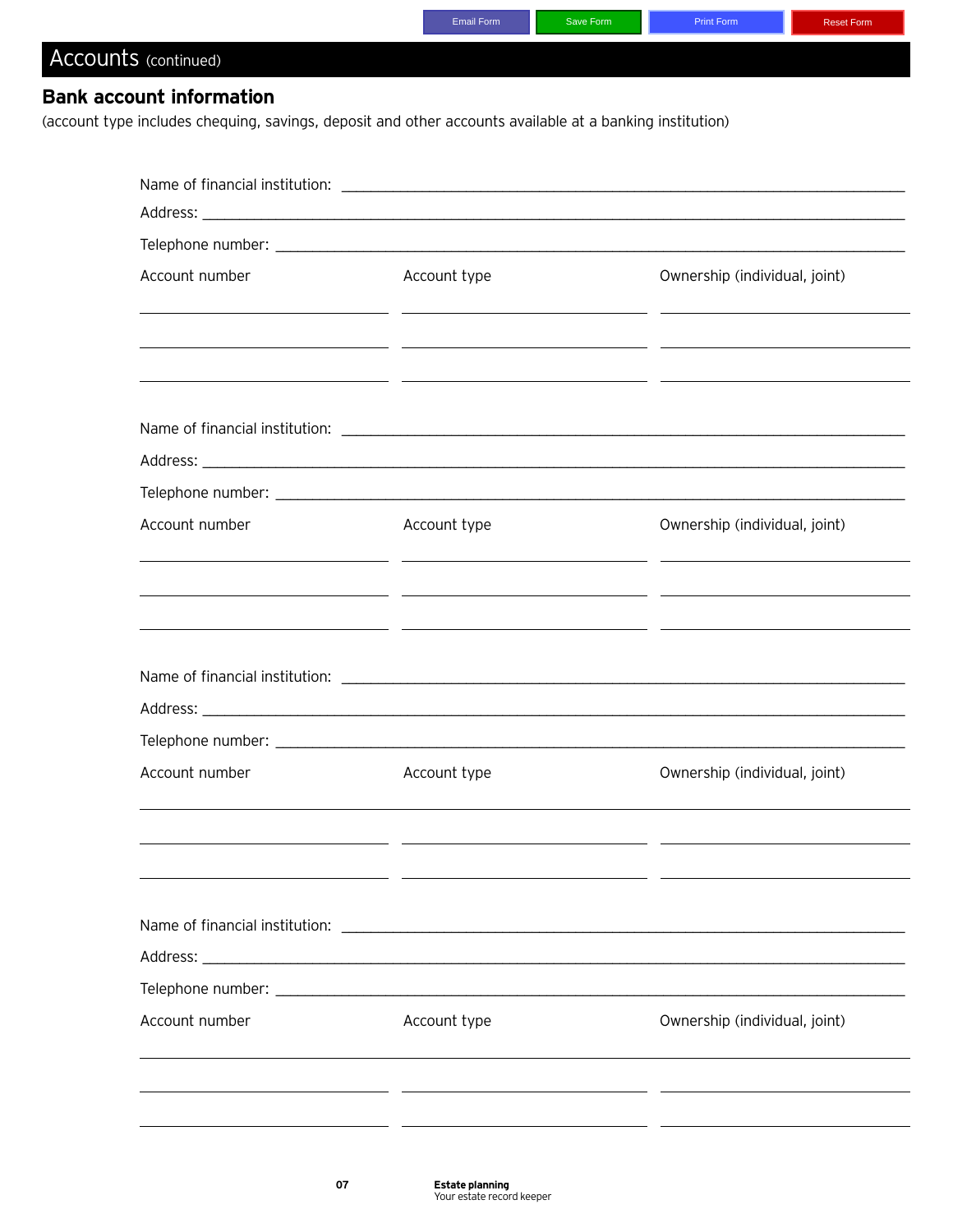# Financial assets

### **Investment account information**

(account type includes cash account, margin account, RRSPs, RRIFs, locked-in accounts, RESPs, TFSAs and RDSPs)

| Account type | Account number<br><u> 1989 - Johann Stoff, fransk politik (d. 1989)</u><br><u> 1989 - Johann Stoff, fransk politik (d. 1989)</u> | Ownership (individual, joint)                                                                                                                                                                                                                  |
|--------------|----------------------------------------------------------------------------------------------------------------------------------|------------------------------------------------------------------------------------------------------------------------------------------------------------------------------------------------------------------------------------------------|
|              |                                                                                                                                  | <u> 1990 - Andrea Andrew Maria (h. 1980).</u>                                                                                                                                                                                                  |
|              |                                                                                                                                  |                                                                                                                                                                                                                                                |
| Account type | Account number<br><u> 1989 - John Stein, Amerikaansk konst</u>                                                                   | Ownership (individual, joint)                                                                                                                                                                                                                  |
|              |                                                                                                                                  | <u> 1990 - Jan James James, maria eta idazleari (h. 1980).</u><br><u> 1999 - Johann Harry Harry, maritan amerikan (h. 1989).</u>                                                                                                               |
|              | Firm: <u>Contract Communication of the Communication</u>                                                                         |                                                                                                                                                                                                                                                |
| Account type | Account number                                                                                                                   | Ownership (individual, joint)<br><u> 2000 - Andrea Andrea Andrea Andrea Andrea Andrea Andrea Andrea Andrea Andrea Andrea Andrea Andrea Andrea And</u>                                                                                          |
|              |                                                                                                                                  | <u> 1999 - Johann John Stein, mars and deutscher Stein (besteht der Stein und der Stein und der Stein und der Stei</u><br><u> 1990 - Jan James James James James James James James James James James James James James James James James J</u> |
|              |                                                                                                                                  |                                                                                                                                                                                                                                                |
| Account type | Account number                                                                                                                   | Ownership (individual, joint)                                                                                                                                                                                                                  |
|              |                                                                                                                                  |                                                                                                                                                                                                                                                |
|              |                                                                                                                                  |                                                                                                                                                                                                                                                |
| Account type | Account number                                                                                                                   | Ownership (individual, joint)                                                                                                                                                                                                                  |
|              |                                                                                                                                  |                                                                                                                                                                                                                                                |
|              |                                                                                                                                  |                                                                                                                                                                                                                                                |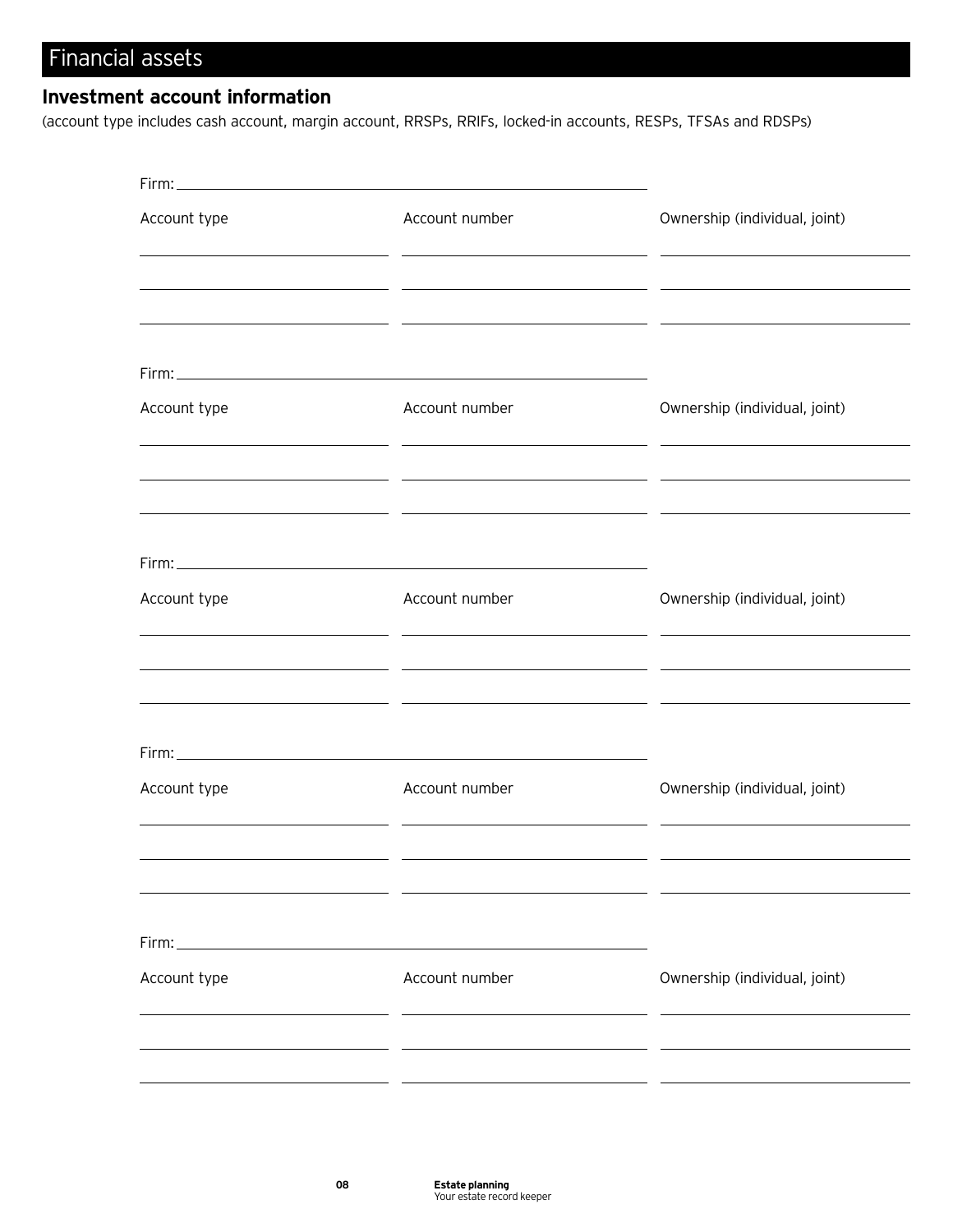|                  |                                                                                                                                                                                                                                                                                                                        | <b>Email Form</b> | Save Form | <b>Print Form</b>             | <b>Reset Form</b> |
|------------------|------------------------------------------------------------------------------------------------------------------------------------------------------------------------------------------------------------------------------------------------------------------------------------------------------------------------|-------------------|-----------|-------------------------------|-------------------|
|                  | Financial assets (continued)                                                                                                                                                                                                                                                                                           |                   |           |                               |                   |
|                  | <b>Investment account information (continued)</b>                                                                                                                                                                                                                                                                      |                   |           |                               |                   |
|                  |                                                                                                                                                                                                                                                                                                                        |                   |           |                               |                   |
|                  |                                                                                                                                                                                                                                                                                                                        |                   |           |                               |                   |
|                  | Account number                                                                                                                                                                                                                                                                                                         | Account type      |           | Ownership (individual, joint) |                   |
|                  |                                                                                                                                                                                                                                                                                                                        |                   |           |                               |                   |
|                  |                                                                                                                                                                                                                                                                                                                        |                   |           |                               |                   |
|                  |                                                                                                                                                                                                                                                                                                                        |                   |           |                               |                   |
|                  | <b>Other investments</b> (e.g., Canada Savings Bonds, share certificates)                                                                                                                                                                                                                                              |                   |           |                               |                   |
|                  | Item description                                                                                                                                                                                                                                                                                                       |                   |           | Location                      |                   |
|                  |                                                                                                                                                                                                                                                                                                                        |                   |           |                               |                   |
|                  | 2. $\frac{1}{2}$ $\frac{1}{2}$ $\frac{1}{2}$ $\frac{1}{2}$ $\frac{1}{2}$ $\frac{1}{2}$ $\frac{1}{2}$ $\frac{1}{2}$ $\frac{1}{2}$ $\frac{1}{2}$ $\frac{1}{2}$ $\frac{1}{2}$ $\frac{1}{2}$ $\frac{1}{2}$ $\frac{1}{2}$ $\frac{1}{2}$ $\frac{1}{2}$ $\frac{1}{2}$ $\frac{1}{2}$ $\frac{1}{2}$ $\frac{1}{2}$ $\frac{1}{2}$ |                   |           |                               |                   |
|                  |                                                                                                                                                                                                                                                                                                                        |                   |           |                               |                   |
|                  |                                                                                                                                                                                                                                                                                                                        |                   |           |                               |                   |
|                  |                                                                                                                                                                                                                                                                                                                        |                   |           |                               |                   |
|                  |                                                                                                                                                                                                                                                                                                                        |                   |           |                               |                   |
|                  | <b>Pension plans</b> (DB, DC, DPSP, group RRSP or PRPP)                                                                                                                                                                                                                                                                |                   |           |                               |                   |
|                  |                                                                                                                                                                                                                                                                                                                        |                   |           |                               |                   |
|                  |                                                                                                                                                                                                                                                                                                                        |                   |           |                               |                   |
|                  |                                                                                                                                                                                                                                                                                                                        |                   |           |                               |                   |
|                  |                                                                                                                                                                                                                                                                                                                        |                   |           |                               |                   |
|                  |                                                                                                                                                                                                                                                                                                                        |                   |           |                               |                   |
|                  |                                                                                                                                                                                                                                                                                                                        |                   |           |                               |                   |
| <b>Annuities</b> |                                                                                                                                                                                                                                                                                                                        |                   |           |                               |                   |
|                  |                                                                                                                                                                                                                                                                                                                        |                   |           |                               |                   |
|                  |                                                                                                                                                                                                                                                                                                                        |                   |           |                               |                   |
|                  |                                                                                                                                                                                                                                                                                                                        |                   |           |                               |                   |
|                  |                                                                                                                                                                                                                                                                                                                        |                   |           |                               |                   |
|                  |                                                                                                                                                                                                                                                                                                                        |                   |           |                               |                   |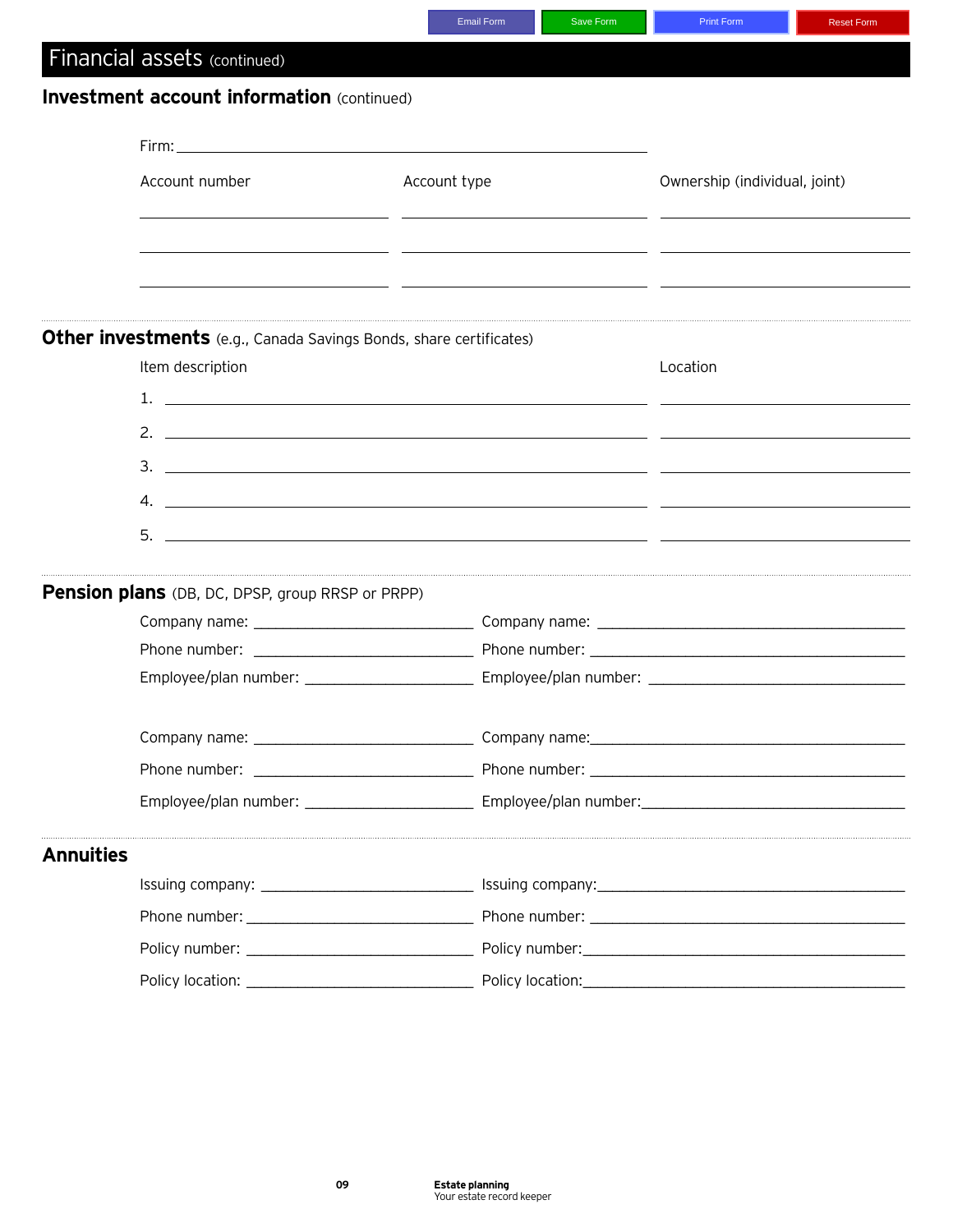# Other assets

### Valuable personal assets (cars, art, jewellery, coin collection, etc.)

|                            | Item description                                                                                                                                                                                                                                                                                                                                                                                                                                                       |                                 | Location |
|----------------------------|------------------------------------------------------------------------------------------------------------------------------------------------------------------------------------------------------------------------------------------------------------------------------------------------------------------------------------------------------------------------------------------------------------------------------------------------------------------------|---------------------------------|----------|
|                            |                                                                                                                                                                                                                                                                                                                                                                                                                                                                        |                                 |          |
|                            | 2. $\frac{1}{2}$ $\frac{1}{2}$ $\frac{1}{2}$ $\frac{1}{2}$ $\frac{1}{2}$ $\frac{1}{2}$ $\frac{1}{2}$ $\frac{1}{2}$ $\frac{1}{2}$ $\frac{1}{2}$ $\frac{1}{2}$ $\frac{1}{2}$ $\frac{1}{2}$ $\frac{1}{2}$ $\frac{1}{2}$ $\frac{1}{2}$ $\frac{1}{2}$ $\frac{1}{2}$ $\frac{1}{2}$ $\frac{1}{2}$ $\frac{1}{2}$ $\frac{1}{2}$                                                                                                                                                 |                                 |          |
|                            |                                                                                                                                                                                                                                                                                                                                                                                                                                                                        |                                 |          |
|                            |                                                                                                                                                                                                                                                                                                                                                                                                                                                                        |                                 |          |
|                            | $5.$ $\overline{\phantom{a}}$ $\overline{\phantom{a}}$ $\overline{\phantom{a}}$ $\overline{\phantom{a}}$ $\overline{\phantom{a}}$ $\overline{\phantom{a}}$ $\overline{\phantom{a}}$ $\overline{\phantom{a}}$ $\overline{\phantom{a}}$ $\overline{\phantom{a}}$ $\overline{\phantom{a}}$ $\overline{\phantom{a}}$ $\overline{\phantom{a}}$ $\overline{\phantom{a}}$ $\overline{\phantom{a}}$ $\overline{\phantom{a}}$ $\overline{\phantom{a}}$ $\overline{\phantom{a}}$ |                                 |          |
|                            | Digital assets (pictures, videos, music, online subscriptions, etc.)                                                                                                                                                                                                                                                                                                                                                                                                   |                                 |          |
|                            | Item description                                                                                                                                                                                                                                                                                                                                                                                                                                                       |                                 | Location |
|                            |                                                                                                                                                                                                                                                                                                                                                                                                                                                                        |                                 |          |
|                            | 2. $\frac{1}{2}$ $\frac{1}{2}$ $\frac{1}{2}$ $\frac{1}{2}$ $\frac{1}{2}$ $\frac{1}{2}$ $\frac{1}{2}$ $\frac{1}{2}$ $\frac{1}{2}$ $\frac{1}{2}$ $\frac{1}{2}$ $\frac{1}{2}$ $\frac{1}{2}$ $\frac{1}{2}$ $\frac{1}{2}$ $\frac{1}{2}$ $\frac{1}{2}$ $\frac{1}{2}$ $\frac{1}{2}$ $\frac{1}{2}$ $\frac{1}{2}$ $\frac{1}{2}$                                                                                                                                                 |                                 |          |
|                            |                                                                                                                                                                                                                                                                                                                                                                                                                                                                        |                                 |          |
|                            |                                                                                                                                                                                                                                                                                                                                                                                                                                                                        |                                 |          |
|                            | $5.$ $\overline{\phantom{a}}$ $\overline{\phantom{a}}$ $\overline{\phantom{a}}$ $\overline{\phantom{a}}$ $\overline{\phantom{a}}$ $\overline{\phantom{a}}$ $\overline{\phantom{a}}$ $\overline{\phantom{a}}$ $\overline{\phantom{a}}$ $\overline{\phantom{a}}$ $\overline{\phantom{a}}$ $\overline{\phantom{a}}$ $\overline{\phantom{a}}$ $\overline{\phantom{a}}$ $\overline{\phantom{a}}$ $\overline{\phantom{a}}$ $\overline{\phantom{a}}$ $\overline{\phantom{a}}$ |                                 |          |
|                            |                                                                                                                                                                                                                                                                                                                                                                                                                                                                        |                                 |          |
| Real estate                |                                                                                                                                                                                                                                                                                                                                                                                                                                                                        |                                 |          |
| <b>Principal residence</b> |                                                                                                                                                                                                                                                                                                                                                                                                                                                                        |                                 |          |
|                            |                                                                                                                                                                                                                                                                                                                                                                                                                                                                        |                                 |          |
|                            |                                                                                                                                                                                                                                                                                                                                                                                                                                                                        |                                 |          |
|                            |                                                                                                                                                                                                                                                                                                                                                                                                                                                                        |                                 |          |
|                            |                                                                                                                                                                                                                                                                                                                                                                                                                                                                        |                                 |          |
|                            |                                                                                                                                                                                                                                                                                                                                                                                                                                                                        |                                 |          |
|                            | Mortgage                                                                                                                                                                                                                                                                                                                                                                                                                                                               | <b>Property tax information</b> |          |
|                            |                                                                                                                                                                                                                                                                                                                                                                                                                                                                        |                                 |          |
|                            |                                                                                                                                                                                                                                                                                                                                                                                                                                                                        |                                 |          |
|                            |                                                                                                                                                                                                                                                                                                                                                                                                                                                                        |                                 |          |
|                            |                                                                                                                                                                                                                                                                                                                                                                                                                                                                        |                                 |          |
|                            | Location of mortgage document: New York Change and Security and Security and Security and Security and Security and Security and Security and Security and Security and Security and Security and Security and Security and Se                                                                                                                                                                                                                                         |                                 |          |
| Other property             |                                                                                                                                                                                                                                                                                                                                                                                                                                                                        |                                 |          |
|                            |                                                                                                                                                                                                                                                                                                                                                                                                                                                                        |                                 |          |
|                            |                                                                                                                                                                                                                                                                                                                                                                                                                                                                        |                                 |          |
|                            |                                                                                                                                                                                                                                                                                                                                                                                                                                                                        |                                 |          |
|                            |                                                                                                                                                                                                                                                                                                                                                                                                                                                                        |                                 |          |
|                            |                                                                                                                                                                                                                                                                                                                                                                                                                                                                        |                                 |          |
|                            |                                                                                                                                                                                                                                                                                                                                                                                                                                                                        |                                 |          |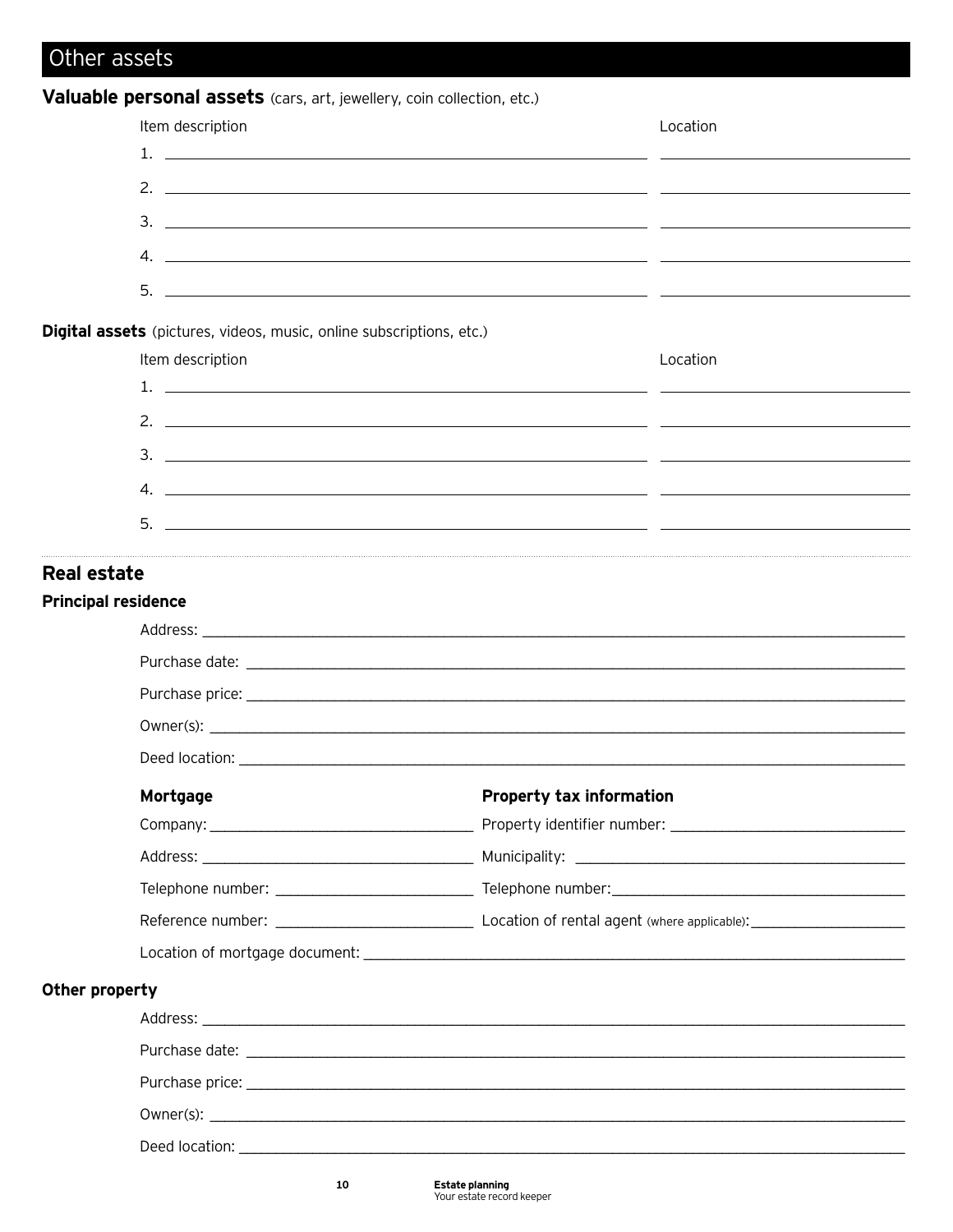|                          |          | Email Form | Save Form                       | <b>Example 19 Print Form</b> | Reset Form |
|--------------------------|----------|------------|---------------------------------|------------------------------|------------|
|                          | Mortgage |            | <b>Property tax information</b> |                              |            |
|                          |          |            |                                 |                              |            |
|                          |          |            |                                 |                              |            |
|                          |          |            |                                 |                              |            |
|                          |          |            |                                 |                              |            |
|                          |          |            |                                 |                              |            |
|                          |          |            |                                 |                              |            |
|                          |          |            |                                 |                              |            |
| <b>Business interest</b> |          |            |                                 |                              |            |
|                          |          |            |                                 |                              |            |
|                          |          |            |                                 |                              |            |
|                          |          |            |                                 |                              |            |
|                          |          |            |                                 |                              |            |
|                          |          |            |                                 |                              |            |
|                          |          |            |                                 |                              |            |
|                          |          |            |                                 |                              |            |

## Life insurance (term/whole life/universal)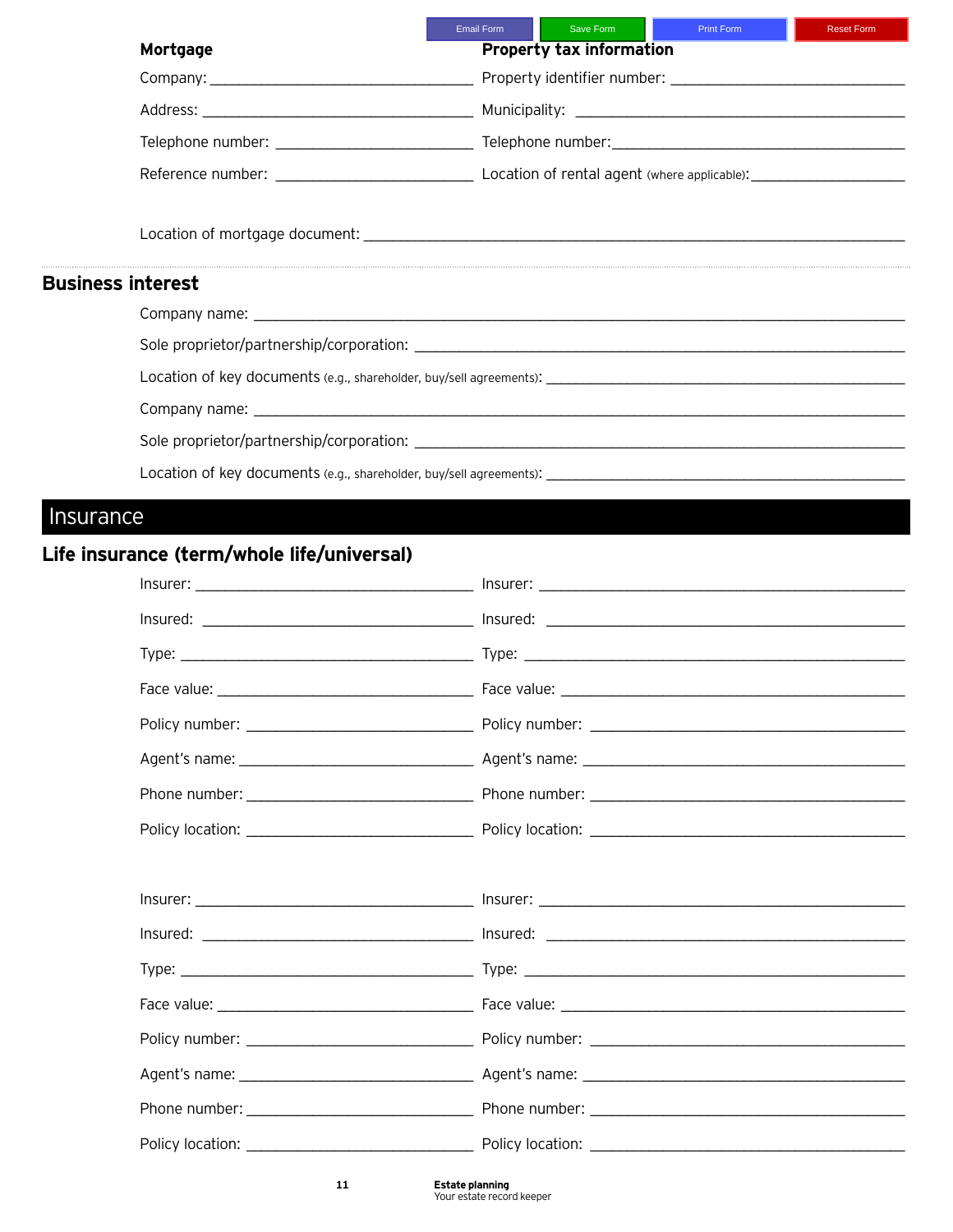### Disability/critical illness/long-term care insurance

| Other insurance (health, home, auto, travel, mortgage, etc.) |                                                                                                      |
|--------------------------------------------------------------|------------------------------------------------------------------------------------------------------|
|                                                              |                                                                                                      |
|                                                              |                                                                                                      |
|                                                              |                                                                                                      |
|                                                              |                                                                                                      |
|                                                              | Coverage amount: __________________________________Coverage amount: ________________________________ |
| Insurer contact number:                                      | Insurer contact number:                                                                              |
|                                                              |                                                                                                      |
|                                                              |                                                                                                      |
|                                                              |                                                                                                      |
|                                                              |                                                                                                      |
|                                                              |                                                                                                      |
|                                                              |                                                                                                      |
|                                                              |                                                                                                      |
|                                                              | Insurer contact number: ______________________ Insurer contact number: _____________________________ |
|                                                              |                                                                                                      |

 ${\bf 12}$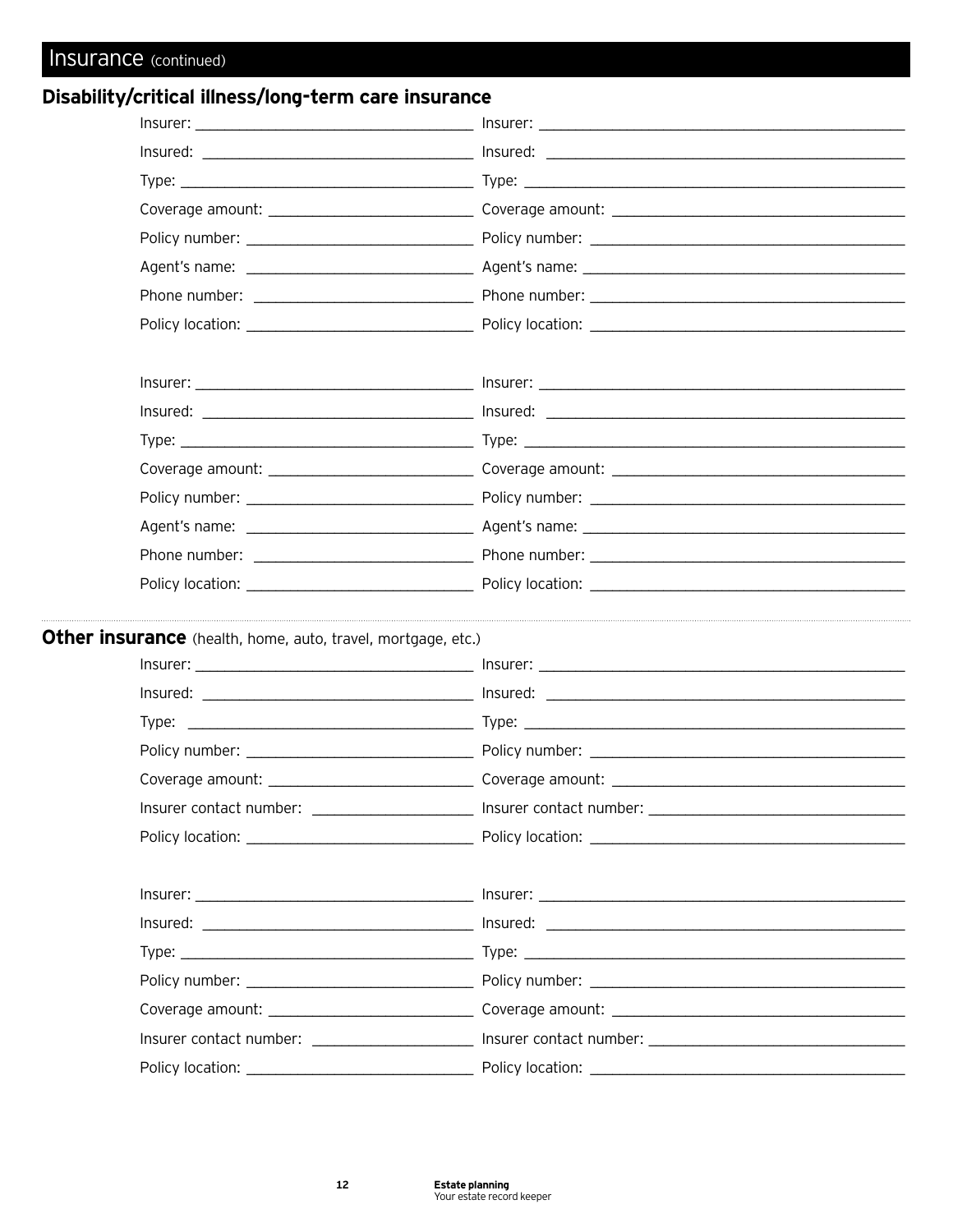|                                                                                                     | Email Form | Save Form | Print Form | <b>Reset Form</b> |
|-----------------------------------------------------------------------------------------------------|------------|-----------|------------|-------------------|
| Insurance (continued)                                                                               |            |           |            |                   |
| <b>Other insurance (continued)</b>                                                                  |            |           |            |                   |
|                                                                                                     |            |           |            |                   |
|                                                                                                     |            |           |            |                   |
|                                                                                                     |            |           |            |                   |
|                                                                                                     |            |           |            |                   |
| Coverage amount: __________________________________Coverage amount: _______________________________ |            |           |            |                   |
| Insurer contact number: and a set of the local property insurer contact number:                     |            |           |            |                   |
|                                                                                                     |            |           |            |                   |

# Liabilities

### Loan and credit line information

| <b>Credit cards</b> |  |
|---------------------|--|
|                     |  |
|                     |  |
|                     |  |
|                     |  |
|                     |  |
|                     |  |